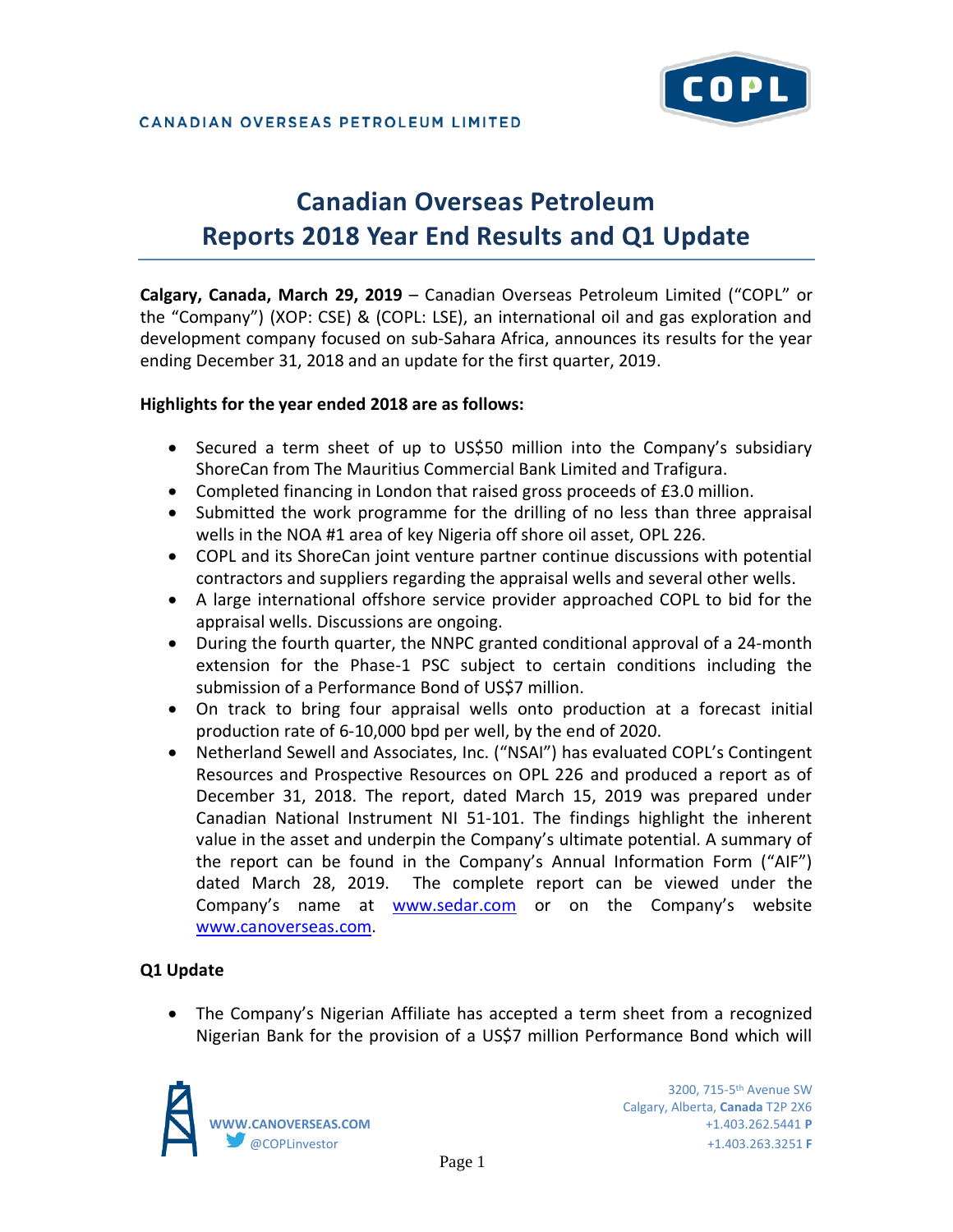meet the principal condition of the 24-month extension of Phase 1 of the OPL 226 PSC which runs until October 2020. Security for the Performance Bond will be provided by COPL's affiliate ShoreCan. The Company expects the Performance Bond to be in place to the satisfaction of the regulatory authorities in the coming weeks, at which point activities on OPL 226 can be commenced in earnest.

• In March the Company's Nigerian Affiliate signed a non-binding letter of intent with an offshore drilling contractor for a new build high spec jack-up drilling rig. The rig is currently undergoing testing and final inspections before its acceptance by the contractor. Successful completion of these tests is one of the Affiliates' conditions in moving forward in the contracting process.

# **Arthur Millholland, President & CEO, commented:**

"We are now well placed in the development of our strategically important Nigerian asset as we look to commence drilling of the appraisal wells later this year. This is a key step to enable COPL to become a successful mid-tier oil and gas company. Over the last year we have been focused on securing the required contracts and regulatory approvals for OPL 226, raising the necessary funds for the expanded and accelerated program of the asset, while at the same time sourcing contractors and suppliers to perform the drilling, logistics and supplies needed to enable production. We look to the future with confidence given the imminent commencement of operations and the recent evaluation of our Nigerian asset's resources."

The results and associated annual regulatory filing documents, including the Financial Statements and the Management's Discussion and Analysis, can be viewed under the Company's name at www.sedar.com or at the Company's website at [www.canoverseas.com.](http://www.canoverseas.com/)

# **About the Company:**

The Company is actively pursuing opportunities in Nigeria and sub-Saharan Africa in partnership with Shoreline Energy International Limited ("Shoreline") as part of its strategy to generate stable cash flow from secure offshore and onshore assets. The Company and Shoreline, through their jointly held affiliated company Shoreline Canadian Overseas Petroleum Development Corporation ("ShoreCan"), have acquired 80% of the share capital and have taken over the management of Essar Exploration and Production Limited (Nigeria) ("Nigerian Affiliate" or the "Affiliate"). The Company's Nigerian Affiliate has applied to the concessionaire NNPC for formal consent to the change in control of the Nigerian Affiliate. The Affiliate holds an attractive oil appraisal and development project in shallow to mid-water offshore Nigeria on its 100% holding in OPL 226. Drilling of the first appraisal well is planned to commence mid-2019. ShoreCan is continuing building a portfolio of exploration and development assets in sub-Saharan Africa. To date, ShoreCan has taken a position in Nigeria and has been

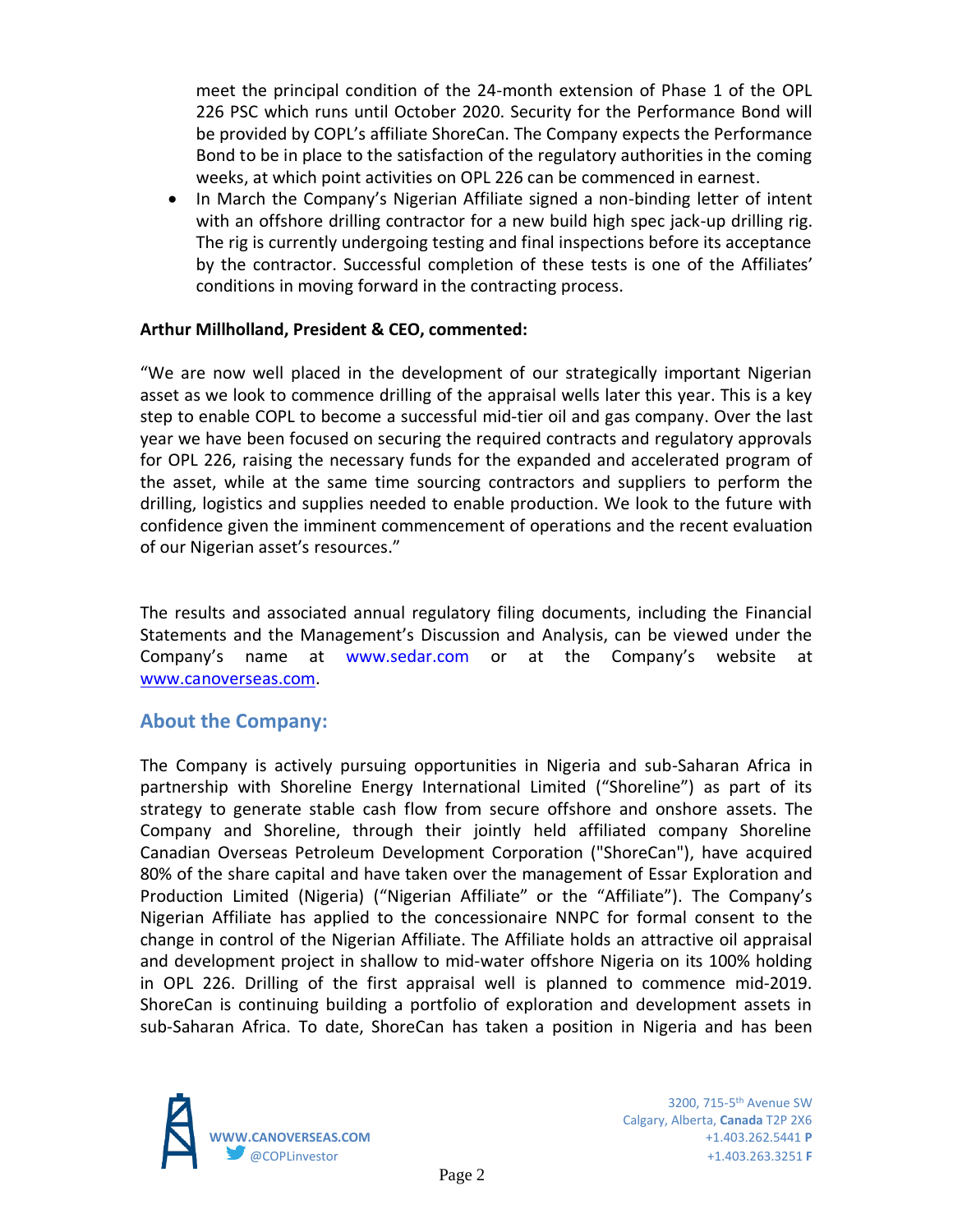awarded an exploration license onshore Mozambique in the  $5<sup>th</sup>$  Licensing Round adjacent to the producing Pande-Temane Gas and light oil field complex.

# **For further information, please contact:**

## **Mr. Arthur Millholland, President & CEO**

Canadian Overseas Petroleum Limited Tel: + 1 (403) 262 5441

### **Cathy Hume**

CHF Investor Relations Tel: +1 (416) 868 1079 ext. 231 Email: cathy@chfir.com

## **Charles Goodwin**

Yellow Jersey PR Limited Tel: +44 (0) 20 3004 9512 Email: copl@yellowjerseypr.com

#### **Broker: London Stock Exchange**

Shore Capital Stockbrokers Limited Edward Mansfield Phone: T: +44 20 7408 4090

The Common Shares are listed under the symbol "XOP" on the CSE and under the symbol "COPL" on the London Stock Exchange.

*This news release contains forward-looking statements. The use of any of the words "initial, "scheduled", "can", "will", "prior to", "estimate", "anticipate", "believe", "should", "forecast", "future", "continue", "may", "expect", and similar expressions are intended to identify forward-looking statements. The forward-looking statements contained herein are based on certain key expectations and assumptions made by the Company, including, but not limited to, the ability to raise the necessary funding for operations, delays or changes in plans with respect to exploration or development projects or capital expenditures. Although the Company believes that the expectations and assumptions on which the forward-looking statements are based are reasonable, undue reliance should not be placed on the forward-looking statements since the Company can give no assurance that they will prove to be correct since forward-looking statements address future events and conditions, by their very nature they involve inherent risks and uncertainties most of which are beyond the control of Canadian Overseas Petroleum Ltd. For example, the uncertainty of reserve estimates, the uncertainty of estimates and projections relating to production, cost overruns, health and safety issues, political and environmental risks, commodity price and exchange rate fluctuations, changes in legislation affecting the oil and gas industry could cause actual results to vary materially from those expressed or implied by the forward-looking information. Forward-looking statements contained in this news release are made as of the date hereof and Canadian Overseas Petroleum undertakes no obligation to update publicly or revise any forwardlooking statements or information, whether as a result of new information, future events or otherwise, unless so required by applicable securities laws.*



Calgary, Alberta, **Canada** T2P 2X6 **WWW.CANOVERSEAS.COM** +1.403.262.5441 **P** @COPLinvestor +1.403.263.3251 **F**